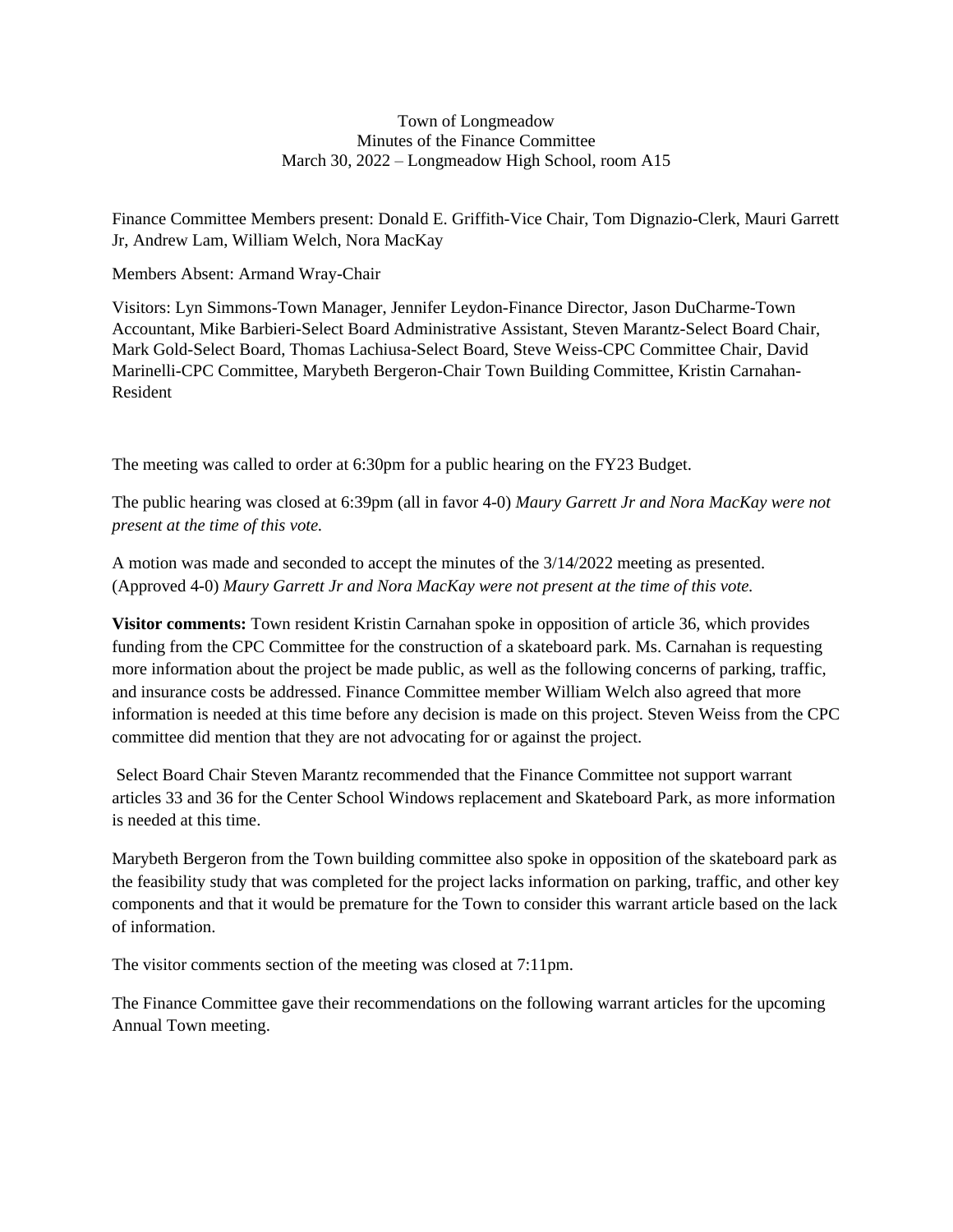# **ARTICLE 2.**

To see if the Town will vote to transfer from available funds in the Treasury, the sum of \$100,000.00 or a greater or lesser sum, for the purpose of supplementing the FY 2022 Operating Budget for Snow and Ice removal, or take any other action relative thereto.

*The FY2022 Snow and Ice removal budget was \$125,000.00. Although the FY2022 winter season was relatively mild, there are additional costs that have exceeded the original budgetary appropriation, including salt and maintenance supplies. This transfer would fully fund the costs for the current fiscal year.*

*Recommended by the Finance Committee (6-0)*

# **ARTICLE 3.**

To see if the Town will vote to transfer from available funds in the Treasury, the sum of \$100,000.00 or a greater or lesser sum, for the purpose of funding an Active Recreation Area Conditions Assessment or take any other action relative thereto.

The Town would like to undertake an active recreation area conditions assessment to create an accurate needs *assessment (both user needs and maintenance) of our playgrounds, pools, tennis courts, athletic fields (excluding Wolf Swamp) and basketball courts. A maintenance plan and prioritization list would be developed for each facility. A robust public engagement process would be part of developing the "Master Plan".*

*Recommended by the Finance Committee (6-0)*

# **ARTICLE 4.**

To see if the Town will vote to transfer from available funds in the Treasury, the sum of \$75,000, or a greater or lesser sum, for the purposes of conducting a compensation and classification study for non-union, DPW, and Clerical positions, or take any action relative thereto.

This appropriation will provide funds to cover the costs to conduct a compensation and classification study. Best practice calls for a study to be done every five years. The Town of Longmeadow last conducted a study in 2004. Filling positions is challenging and we have found that our current salaries for many positions have fallen *behind other area communities.* 

*Recommended by the Finance Committee (6-0)*

# **ARTICLE 5.**

To see if the Town will vote to appropriate, the of sum of \$200,000, or a greater or lesser sum, to add a pool liner to the Greenwood pool, including the payment of all costs incidental and related thereto and that to meet this appropriation, the Treasurer, with the approval of the Select Board, is authorized to borrow said amount under and pursuant to G.L. c. 44, §7(1), or pursuant to any other enabling authority, and to issue bonds or notes of the Town, or take any other action relative thereto.

Greenwood pool has significant cracks in the concrete walls and deck as a result of aging infrastructure. The pool is estimated to be leaking 15,000 gallons of water per day at a cost of approximately \$80.00/day in lost *water during the summer months. Adding a liner will prevent water leaks.* 

*Recommended by the Finance Committee (6-0)*

### **Two-thirds vote required in case of borrowing.**

# **ARTICLE 6.**

To see if the Town will vote to transfer from available funds in the Treasury, the sum of \$30,000, or a greater or lesser sum, to purchase a pool cover for the Greenwood pool, or take any other action relative thereto.

*Greenwood pool does not currently have a pool cover and water is drained yearly. Best practice recommends* some water be left in the pool for preservation of the concrete infrastructure. Adding a cover will reduce the *amount of water evaporation that occurs, cut down on chemical consumption and cleaning time. A cover also*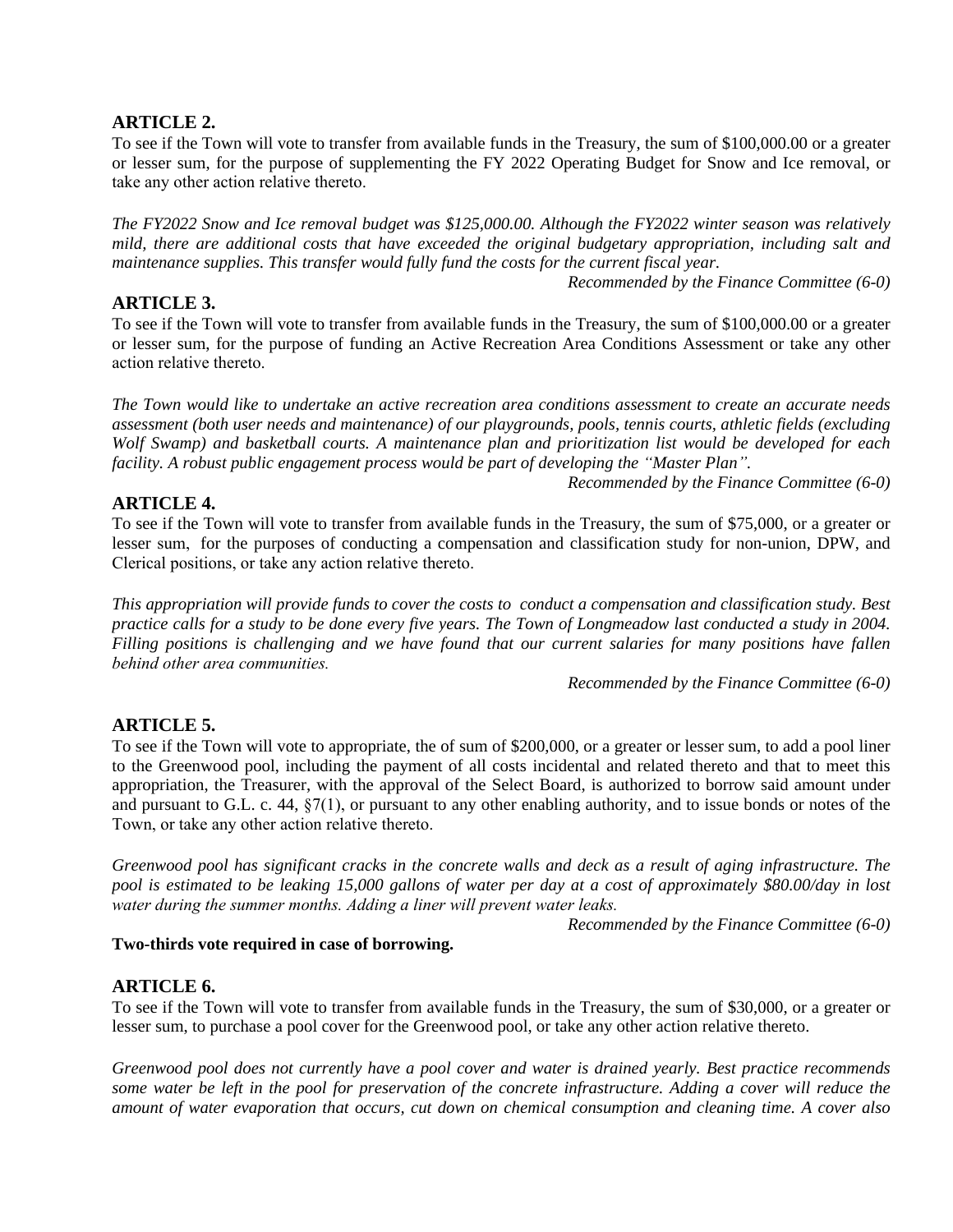adds a level of safety to help prevent accidental entry into the pool and will help protect a new liner from the *sun's UV rays.* 

*Recommended by the Finance Committee (6-0)*

## **ARTICLE 7.**

To see if the Town will transfer from available funds in the Treasury, the sum of \$8,738.322, or a greater or lesser sum, for the purpose of paying prior year's bills, or take any other action relative thereto.

It was discovered after the Town closed its FY 2021 financial records that certain commitments involving DPW *related expenses remained outstanding. There are several outstanding invoices ranging in price from \$4.00 to \$5,500, primarily for small, miscellaneous hardware supply purchases. This appropriation will allow the Town to make good on those commitments.* 

*Recommended by the Finance Committee (6-0)*

### **Four-fifths vote required**.

## **ARTICLE 8.**

To see if the Town will vote to transfer from Water Retained Earnings, the sum of \$2,702.92, or a greater or lesser sum, for the purpose of providing supplemental funding for a FY 2021 bills of prior year, or take any other action relative thereto.

It was discovered after the Town closed its FY 2021 financial records that outstanding invoices existed for *printing the quarterly water bills. This appropriation will allow the Town to make good on those commitments.* 

*Recommendation to be made by Finance Committee on Town Meeting Floor*

#### **Four-fifths vote required**.

### **ARTICLE 9.**

To see if the Town will vote to transfer from Sewer Retained Earnings, the sum of \$7,899.42, or a greater or lesser sum, for the purpose of providing supplemental funding for a FY 2021 bills of prior year, or take any other action relative thereto.

It was discovered after the Town closed its FY 2021 financial records that outstanding invoices existed for *printing the quarterly sewer bills and for maintenance of sewer equipment. This appropriation will allow the Town to make good on those commitments.* 

*Recommendation to be made by Finance Committee on Town Meeting Floor*

#### **Four-fifths vote required**.

#### **ARTICLE 10.**

To see if the Town will vote to fix the Fiscal Year 2023 salary and compensation of the Moderator at \$1,000.00 and the Select Persons at \$2,000.00 each, to provide for a reserve fund, and to approve the Fiscal Year 2023 operating budget totaling \$76,513,613.33\*\*, or a greater or lesser sum, and itemized as follows:

| General Government                        | \$1,925,023.49   |
|-------------------------------------------|------------------|
| <b>Public Safety</b>                      | 5,766,567.00     |
| Planning & Community Development          | 244,464.77       |
| Schools                                   | 37, 395, 859. 36 |
| Department of Public Works (General Fund) | 4,740,438.00     |
| Community and Cultural Services           | 1,865,863.37     |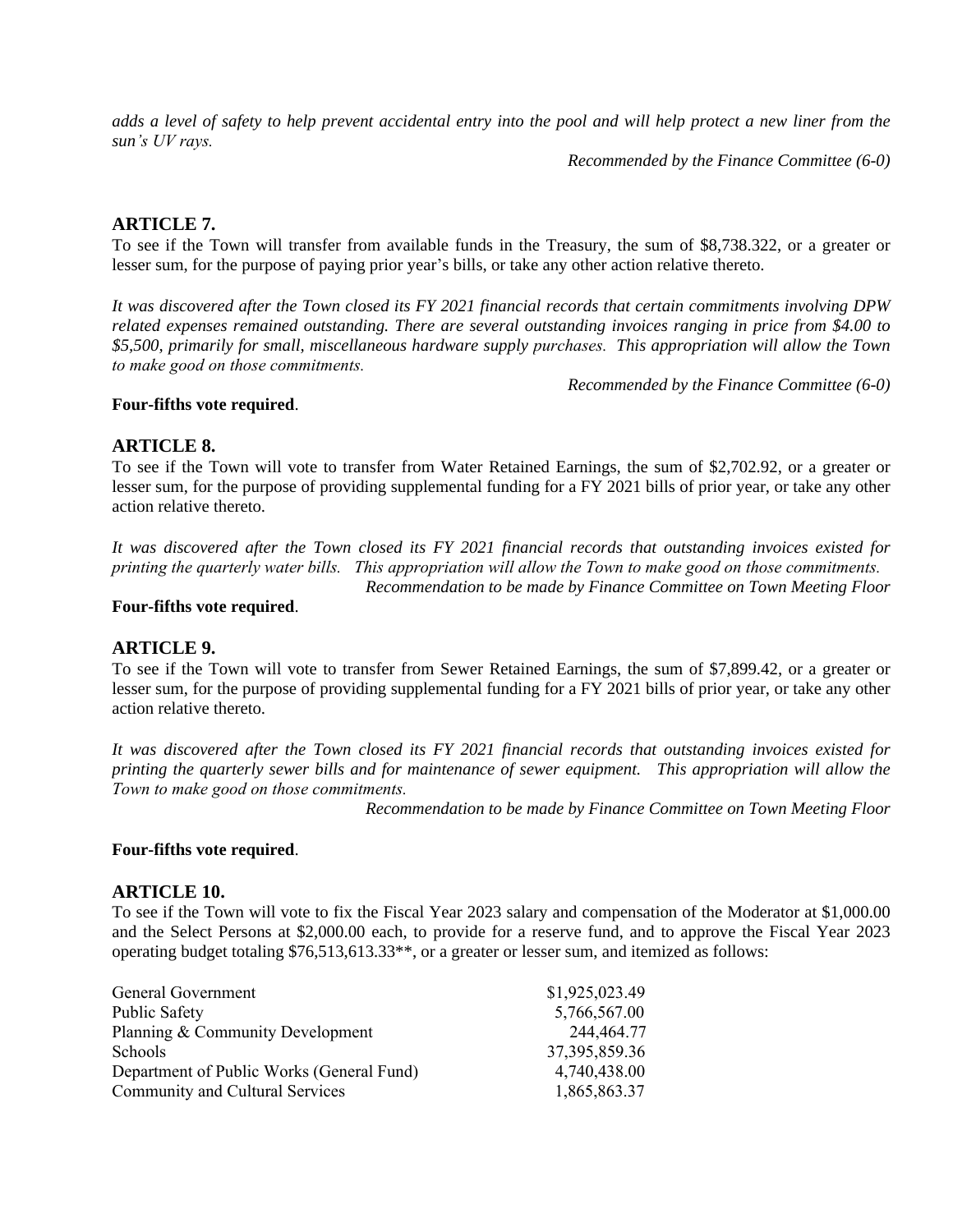| Debt Service & Town/School Employee/Retire Benefits | 18,092,653.00   |
|-----------------------------------------------------|-----------------|
| SubtotalGeneralFund                                 |                 |
| Water Enterprise                                    |                 |
| 3,179,235.10                                        |                 |
| Sewer Enterprise                                    | 2,225,538.24    |
| <b>Stormwater Enterprise</b>                        | 1,077,971.00    |
| <b>Total</b>                                        | \$76,513,613.33 |

\*\*And to fund the General Fund \$70,030,868.99 be raised and appropriated as follows: \$70,030,868.99 from general taxation; and to fund the Water Enterprise Fund \$3,179,235.10 be raised and appropriated as follows: \$3,179,235.10 from Water receipts; and to fund the Sewer Enterprise Fund \$2,225,538.24 be raised and appropriated as follows: \$2,225,538.24 from Sewer receipts; and to fund the Stormwater Enterprise, \$1,077,971.00 be raised and appropriated as follows: \$546,747.00 from Stormwater receipts and \$531,224.00 from general taxation, or take any other action relative thereto. An annual operating budget must be adopted and funded for Fiscal Year 2023 that begins on July 1, 2022. The Select Board's budget was reviewed by the Finance Committee, as required by the Town Charter. The Select Board's budget, as printed, is a balanced budget as required by Massachusetts General Laws and the Charter. The Select Board's FY 2023 recommended budget only utilized 1.75% of the allowable 2.50% increase authorized by Proposition 2 1/2, which creates an estimated \$396,769 in unused tax levy capacity.

The Select Board's proposed budget is \$76,513,613.33. This budget achieves the goal of limiting FY 2023's tax increase to no greater than 1.75% of the allowable 2.50%, in accordance with the Finance Committee's firm *recommendation that tax rate growth be constrained in order to delay an intersection with the looming \$25/\$1,000 mil rate tax ceiling.* 

*Recommended by the Finance Committee (6-0)*

 $$70,030,868.99$ 

### **ARTICLE 11.**

To see if the Town will vote to raise and appropriate the sum of \$578,218.00, or a greater or lesser sum, for the purposes of establishing a Wage Settlement Account to cover the FY2023 DPW reorganization, DPW, Police, and Clerical collective bargaining agreements, non-school, non-union wage adjustments, as well as the implementation of the wage and classification study, or take any other action relative thereto.

*With the exception of the Fire collective bargaining agreement, all other non-School collective bargaining agreements are currently in negotiations expiring at the end of FY2022. Wage adjustments for DPW, Police, Clerical and non-school, non-union personnel are not built into the FY2023 budget presented. This* appropriation will provide funds to cover wage adjustments as determined by the Town Manager under the Town Charter 5-2(d). The Finance Director will only release funds from the Wage Settlement Account to the proper *budgetary line items upon notification from the Town Manager of the wage adjustments allotted and ratification of the collective bargaining agreements.* 

*Recommended by the Finance Committee (6-0)*

### **ARTICLE 12.**

To see if the Town will vote to raise and appropriate the following amounts, or a greater or lesser sum, for capital projects and that any remaining amounts from the capital projects be returned to the Capital Stabilization Fund:

| \$25,000.00  |
|--------------|
| \$10,000.00  |
| \$75,000.00  |
| \$695,000.00 |
| \$55,000.00  |
| \$115,000.00 |
|              |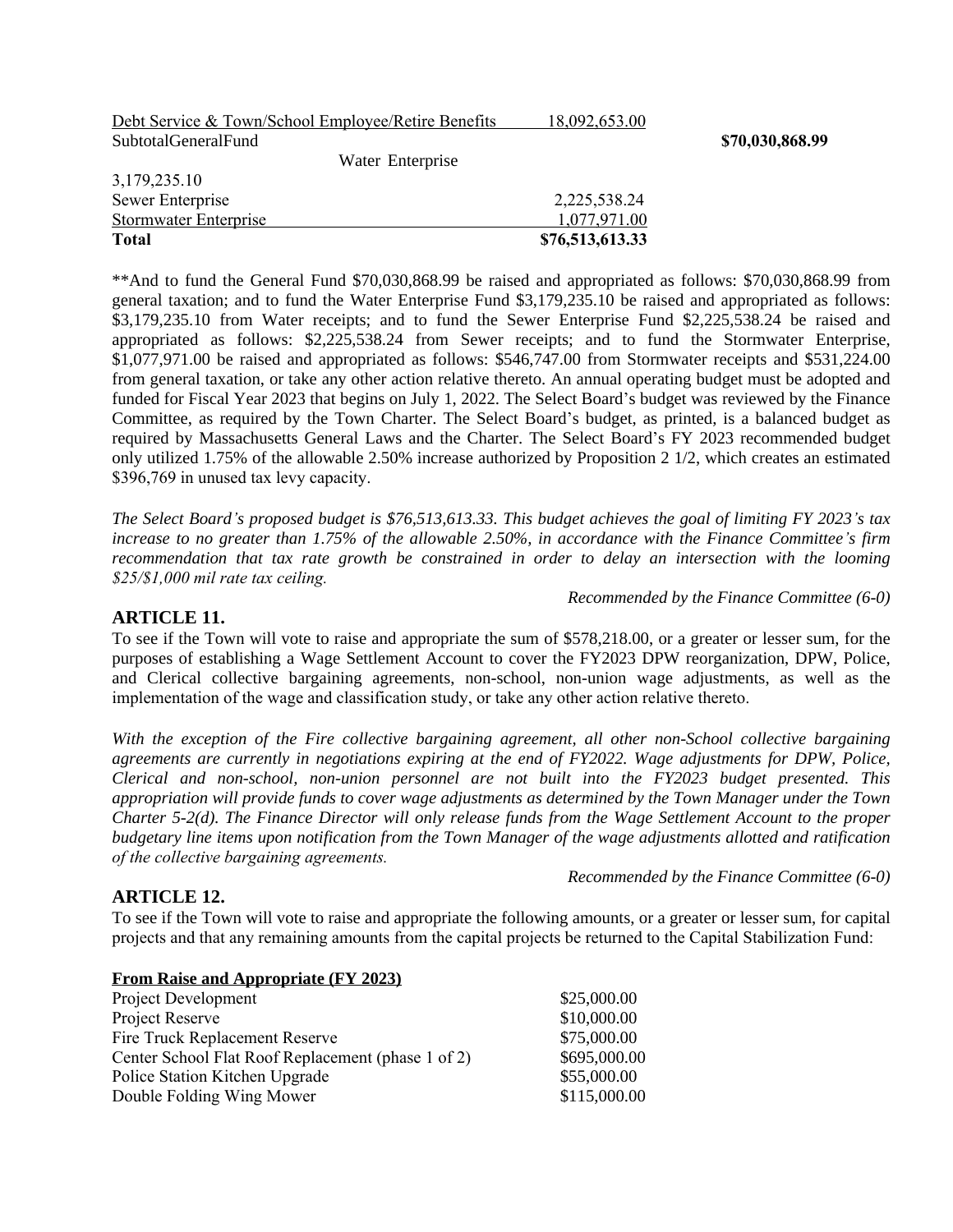| \$2,010,000.00 |
|----------------|
| \$400,000.00   |
| \$635,000.00   |
|                |

Annually the Town appropriates funds for capital expenditures. The FY2023 Capital Plan is funded at 3.00% of *the estimated General Fund revenues less Debt Exclusion taxation as allotted for in their Capital Funding Policy.*

*Recommended by the Finance Committee (6-0)*

## **ARTICLE 13.**

To see if the Town will vote to appropriate \$471,699 or a greater or lesser sum, from the state for highway improvements under the authority of M.G.L Chapter 90 including funds to be received in FY 2023, or any applicable laws, and to authorize the Select Board, if necessary, to apply for, accept, borrow in anticipation of state aid and expend such funds, or take any other action relative thereto.

The state annually allocates to the Town a sum of money to be spent on Town roads. This amount must be appropriated by town meeting. The Town spends the money first and is reimbursed by the state upon completion *of the project.* 

*Recommended by the Finance Committee (6-0)*

#### **Two-thirds vote required in case of borrowing.**

## **ARTICLE 14.**

To see if the Town will vote to authorize the Select Board to acquire the following land parcels and or rights in land parcels for the purpose of obtaining a secure and public right of way. This will allow for the construction and roadway safety improvements under a project known as: Longmeadow- Springfield- Resurfacing and Intersection Improvements on Longmeadow Street (Route 5) and Converse Street (MassDOT Project #608881) in the Town of Longmeadow, Hampden County (the "Project").

|                            | Total # of Parcels | Area (Square Footage) |
|----------------------------|--------------------|-----------------------|
| <b>Temporary Easements</b> |                    | 43.077                |
| <b>Permanent Easements</b> |                    | 1.414                 |
| Fee Interest               |                    |                       |

Further that the Select Board may acquire these parcels, or modification of these parcels or other required parcels through all legal means, including, without limitation, donation(s), purchase(s), and eminent domain condemnation. The subject parcels are currently identified on plans drafted by Fuss & O'Neill, Dated: 1-12- 2022 and Titled: Longmeadow Street (U.S. Route 5) & Converse Street, Preliminary Right of Way, 75% Submission.

And, further, to see if the Town will vote to appropriate the sum of \$287,000, or a greater or lesser sum, from the Massachusetts Department of Transportation (MassDOT) Chapter 90 allotment for the purposes to defray any associated right of way expenses connected with the Project.

*The Longmeadow Street/ Route 5 and Converse Street Corridor Improvement Project, also known as the "L* Project" (MassDOT #608881) has advanced to the 75% design phase. The "L Project" will make significant *traffic, pedestrian and signalization improvements along this critical corridor. The 75% design phase included detailed right of way plans that trigger the MassDOT acquisition procedures for property easements and taking. To that end, a programmatic process for title examination, appraisals and compensation needs to be undertaken* with legal guidance for the "L Project" to proceed toward final design and advertisement. This Article is an *initial step in the process for ROW (Right of Way) Certification from MassDOT.*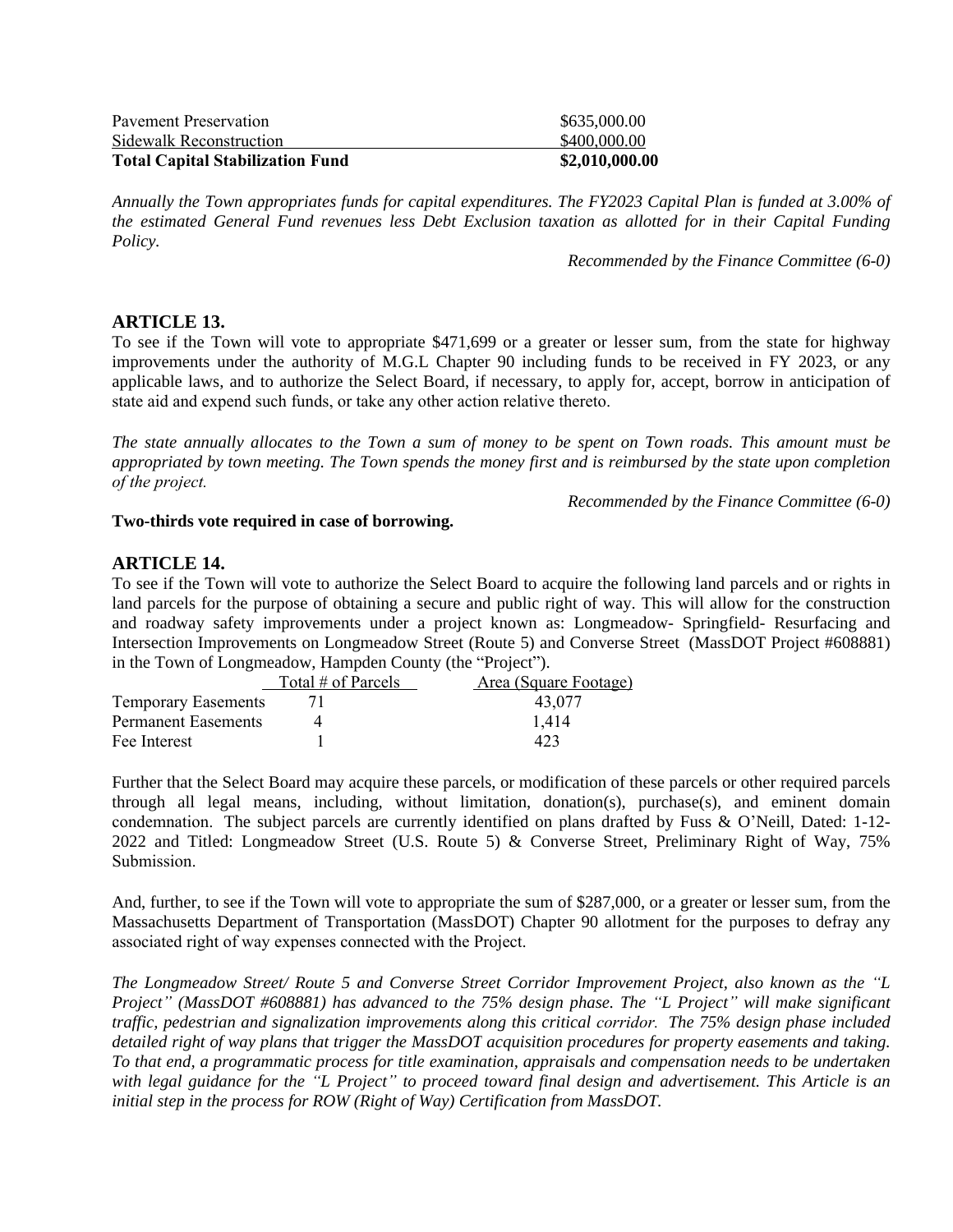#### **Two-thirds vote required**

## **ARTICLE 15.**

To see if the Town, upon the recommendation from the Select Board, will vote to authorize the School Department to enter into a lease purchase financing agreement, to acquire IT capital equipment, for a period up to four (4) years, or take any other action relative thereto.

Massachusetts General Law Chapter 44, Section 21C (effective November 7, 2016 as part of the Governor's *Municipal Modernization Act) allows Town Meeting to authorize a Department to enter into a lease purchase* finance agreement upon the recommendation of the Select Board and a 2/3rds affirmative vote of town meeting. The School Department is planning on entering into a four (4) year lease purchase financing agreement at a total cost of \$337,230 with annual payments of \$84,307.50 to replace 310 teacher computers. Any residual value *received from the replaced equipment will go into the Town's General Fund.*

*Recommended by the Finance Committee (6-0)*

#### **Two-thirds vote required.**

### **ARTICLE 16.**

To see if the Town will vote to transfer from Sewer Retained Earnings, the sum of \$30,000.00, or a greater or lesser sum, for the purpose of replacing the flat roof of the Sewer Pumping Station on Emerson Road, or take any other action relative thereto.

The Emerson Road pump station roof is currently leaking and in need of replacement. This project was identified *as an FY2023 Capital Improvement project for the Sewer division of the DPW.* 

*Recommended by the Finance Committee (6-0)*

### **ARTICLE 17.**

To see if the Town will vote to transfer from Stormwater Retained Earnings, the sum of \$101,000.00, or a greater or lesser sum, for the purpose of improving the drainage on Shady Knoll Drive, or take any other action relative thereto.

Shady Knoll Drive has a failing outfall as recognized by the DPW. The project received \$131,500 in funding at the FY2022 Annual Town Meeting for the repair. Additional erosion has increased the size of the project and updated design and permits are needed to complete the project. This project was identified as an FY2023 Capital *Improvement project for the Stormwater division of the DPW.*

*Recommended by the Finance Committee (6-0)*

### **ARTICLE 18.**

To see if the Town will vote to appropriate, the sum of \$100,000.00, or a greater or lesser sum, to pay costs of the Longmeadow Street Water Main Replacement drawings, including the payment of all costs incidental and related thereto, and that to meet this appropriation, the Treasurer, with the approval of the Select Board, is authorized to borrow said amount under and pursuant to G.L. c. 44, §7(7), or pursuant to any other enabling authority, and to issue bonds or notes of the Town therefor, any such borrowing, while constituting a pledge of the Town's full faith and credit, is expected to be repaid, in the first instance, from water system rates and charges or to take any other action relative thereto.

Funds will support a water main study including modeling and design for possible replacements or upgrades of *water main infrastructure on Longmeadow Street from Converse Street to Forest Glen Road. Infrastructure review and design is needed before the Longmeadow Street improvements are started. This project was identified* as an FY2023 Capital Improvement project for the Water division of the DPW. Total cost of the project is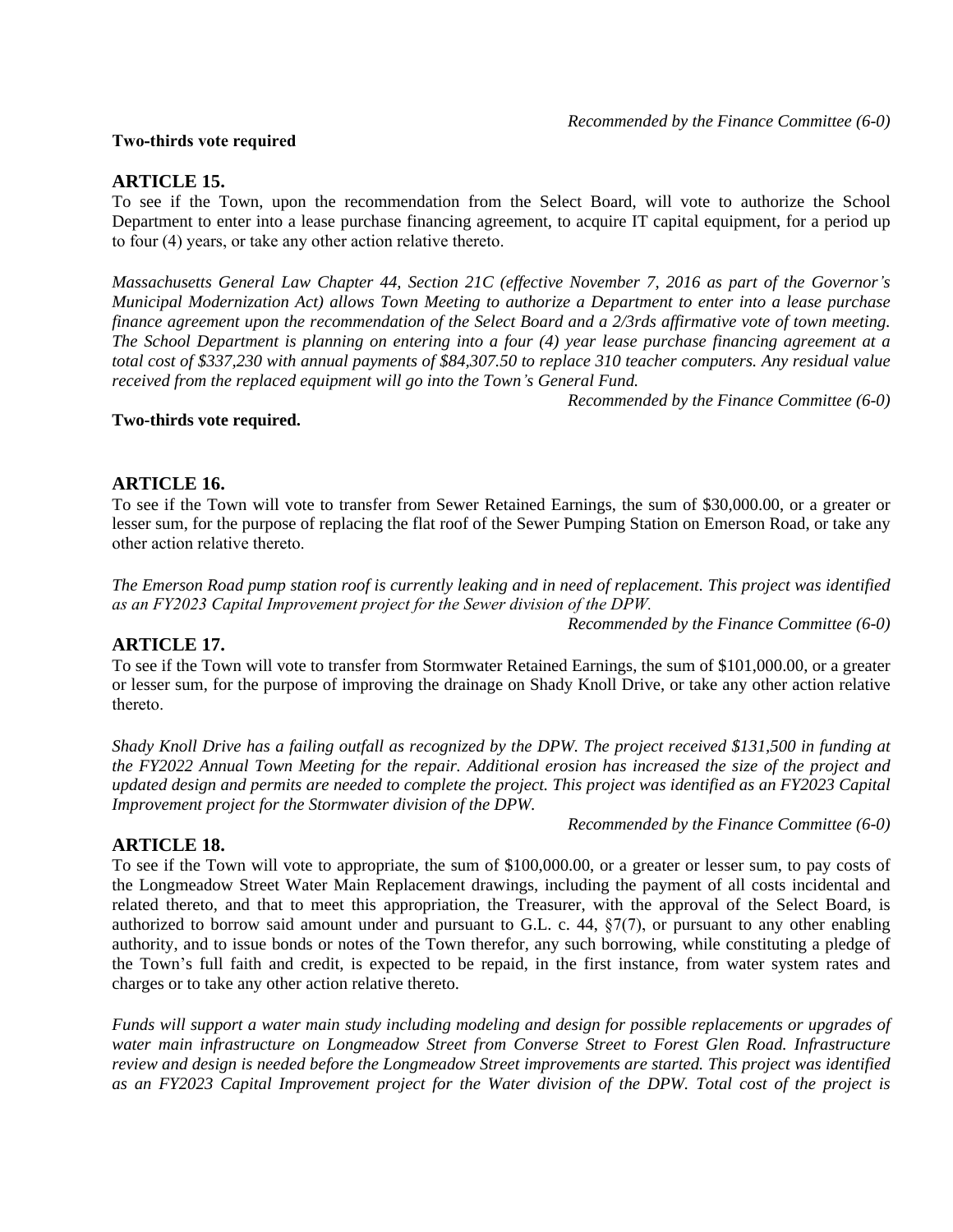\$200,000.00. Half of the project will be funded using bond proceeds and the other half will be funded using *water retained earnings.* 

*Recommended by the Finance Committee (6-0)*

#### **Two-thirds vote required in the case of borrowing.**

### **ARTICLE 19.**

To see if the Town will vote to transfer from Water Retained Earnings, the sum of \$100,000.00, or a greater or lesser sum, to pay costs of the Longmeadow Street Water Main Replacement drawings, or take any other action relative thereto.

Funds will support a water main study including modeling and design for possible replacements or upgrades of *water main infrastructure on Longmeadow Street from Converse Street to Forest Glen Road. Infrastructure review and design is needed before the Longmeadow Street improvements are started. This project was identified* as an FY2023 Capital Improvement project for the Water division of the DPW. Total cost of the project is \$200,000.00. Half of the project will be funded using bond proceeds and the other half will be funded using *water retained earnings.*

*Recommended by the Finance Committee (6-0)*

## **ARTICLE 20.**

To see if the Town will vote to transfer from Sewer Retained Earnings, the sum of \$200,000.00, or a greater or lesser sum, to pay costs of the Longmeadow Street Sewer Main Replacement drawings, or take any other action relative thereto..

Funds will support a sewer main study including modeling and design for possible replacements or upgrades to *the sewer main infrastructure on Longmeadow Street from Converse Street to Forest Glen Road. Infrastructure review and design is needed before the Longmeadow Street improvements are started. This project was identified as an FY2023 Capital Improvement project for the Sewer division of the DPW.* 

*Recommended by the Finance Committee (6-0)*

# **ARTICLE 21.**

To see if the Town will vote to appropriate the sum of \$900,000.00, or a greater or lesser sum, to pay costs of Emerson Road Water Main Replacement, including the payment of all costs incidental and related thereto, and that to meet this appropriation, the Treasurer, with the approval of the Select Board, is authorized to borrow said amount under and pursuant to G.L. c. 44, §7(1), or pursuant to any other enabling authority, and to issue bonds or notes of the Town therefore any such borrowing, while constituting a pledge of the Town's full faith and credit, is expected to be repaid, in the first instance, from water system rates and charges or to take any other action relative thereto.

Several water main breaks have happened in recent years on Emerson Road. Funds will support new water main *lines and supporting infrastructure. The project area is from Longmeadow Street to Pondside Road. This project was identified as an FY2023 Capital Improvement project for the Water division of the DPW.*

*Recommended by the Finance Committee (6-0)*

#### **Two-thirds vote required in the case of borrowing.**

### **ARTICLE 22.**

To see if the Town will vote to appropriate the sum of \$750,000.00, or a greater or lesser sum, to pay costs of a water main replacement on Cooley Drive, including the payment of all costs incidental and related thereto, and that to meet this appropriation, the Treasurer, with the approval of the Select Board, is authorized to borrow said amount under and pursuant to G.L. c. 44, §7(1), or pursuant to any other enabling authority, and to issue bonds or notes of the Town therefore any such borrowing, while constituting a pledge of the Town's full faith and credit,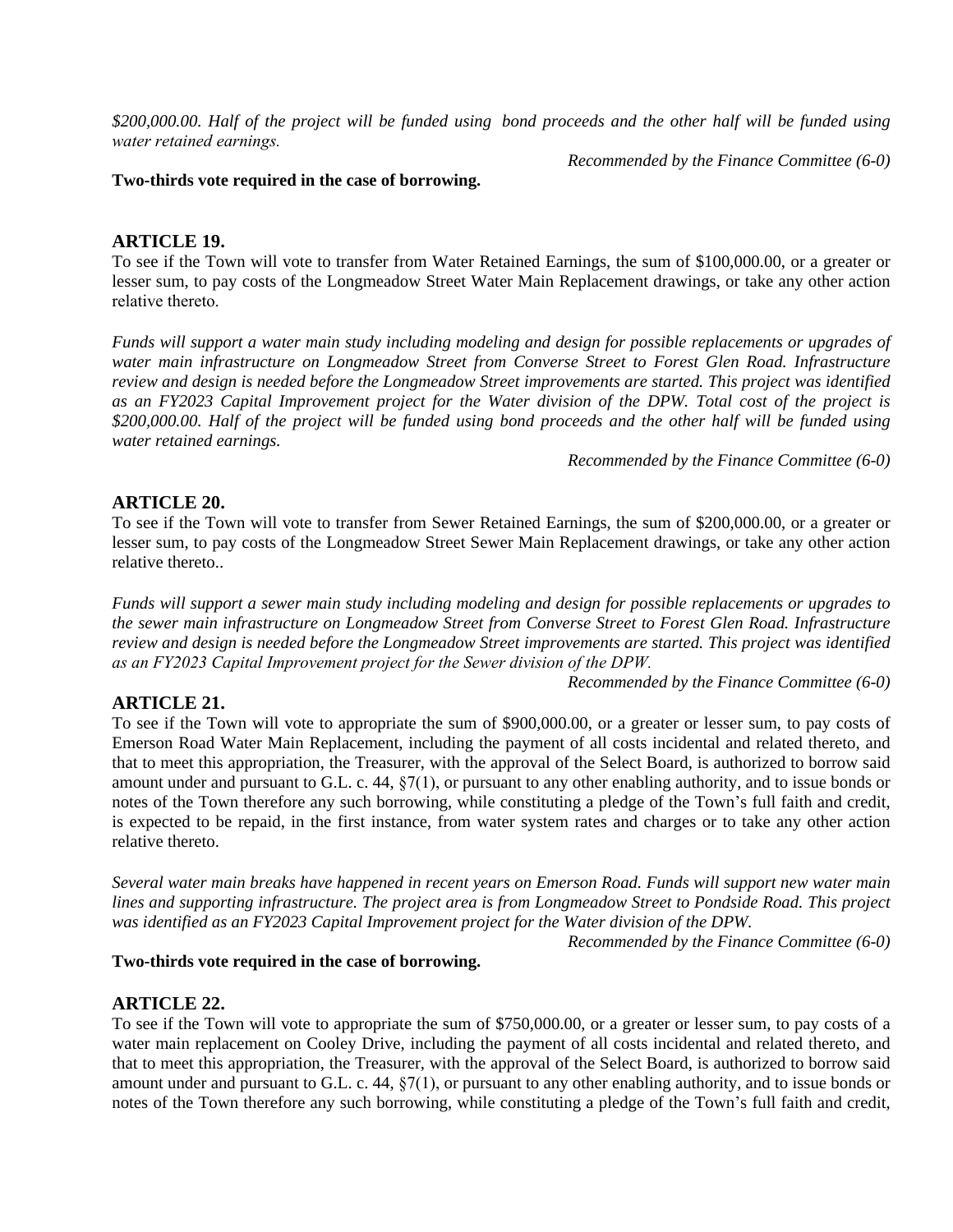is expected to be repaid, in the first instance, from water system rates and charges or to take any other action relative thereto.

Several water main breaks have happened in recent years on Cooley Drive. Funds will support new water main *lines and supporting infrastructure. The project size is from Longmeadow Street to Riverview Avenue. This project was identified as an FY2023 Capital Improvement project for the Water division of the DPW.*

*Recommended by the Finance Committee (6-0)*

#### **Two-thirds vote required in the case of borrowing.**

## **ARTICLE 23.**

To see if the Town will vote appropriate the sum of \$200,000.00, or a greater or lesser sum, to pay costs of system-wide water quality and flow enhancements, including the payment of all costs incidental and related thereto, and that to meet this appropriation, the Treasurer, with the approval of the Select Board, is authorized to borrow said amount under and pursuant to G.L. c. 44, §7(1), or pursuant to any other enabling authority, and to issue bonds or notes of the Town therefore any such borrowing, while constituting a pledge of the Town's full faith and credit, is expected to be repaid, in the first instance, from water system rates and charges; or take any other action relative thereto.

Quarterly water testing is required as a condition of the Town's permit from DEP to operate a Consecutive *Public Water System. This testing has consistently yielded high Disinfection Byproducts. To better identify the* quality and flow issues, the Town is completing a hydraulic modeling and tracer study which will be completed by the end of April 2022. This warrant article will begin to fund projects identified in the above mentioned study *aimed at improving flow and water quality. This project was identified as an FY2023 Capital Improvement project for the Water division of the DPW.* 

*Recommended by the Finance Committee (6-0)*

#### **Two-thirds vote required in the case of borrowing.**

### **ARTICLE 24.**

To see if the Town will vote to appropriate, the sum of \$195,000.00, or a greater or lesser sum, for the purpose of funding the Capacity Management Operation and Maintenance (CMOM) multi year project (year 1 of 2) To meet this appropriation, the Treasurer, with the approval of the Select Board, is authorized to borrow said amount under and pursuant to G.L. c. 44,  $\S7(7)$ , or pursuant to any other enabling authority, and to issue bonds or notes of the Town therefore any such borrowing, while constituting a pledge of the Town's full faith and credit, is expected to be repaid, in the first instance, from sewer system rates and charges or to take any other action relative thereto.

*CMOM is a sewer monitoring project mandated by MASSDEP which inspects the sewer system in order to* identify and reduce inflow or infiltration into the sewer system from groundwater or other sources. This project *was identified as an FY2023 Capital Improvement project for the Sewer division of the DPW.* 

*Recommended by the Finance Committee (6-0)*

### **Two-thirds vote required in the case of borrowing.**

# **ARTICLE 25.**

To see if the Town will vote to appropriate the sum of \$250,000.00, or a greater or lesser sum, for the Longmeadow Stormwater Asset Management Project awarded under the 2022 Clean Water State Revolving Fund Intended Use Plan., including the payment of all costs incidental and related thereto, and that to meet this appropriation, the Treasurer, with the approval of the Select Board, is authorized to borrow said amount under and pursuant to G.L. c. 44, §7(7), or pursuant to any other enabling authority, and to issue bonds or notes of the Town therefore any such borrowing, while constituting a pledge of the Town's full faith and credit, is expected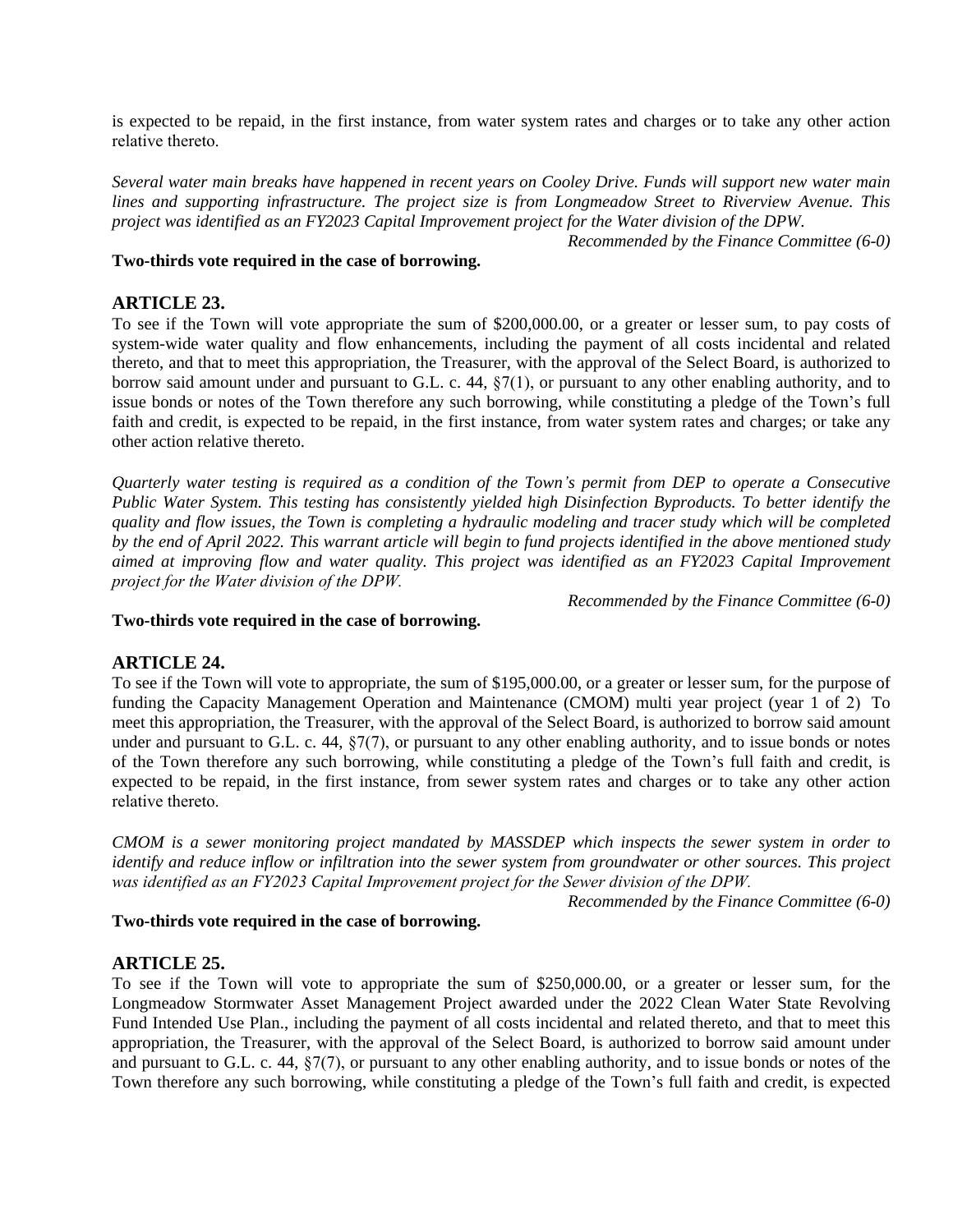to be repaid, in the first instance, from stormwater rates and charges; or to take any other action relative thereto. The amount of borrowing should be reduced to the extent of expected grant funds.

The total project cost of \$250,000 consists of a \$150,000 grant  $(60\%$  of the total project cost), which the Town will be reimbursed for in two payments of \$75,000 at 50% and 100% project completion by MassDEP and the Massachusetts Clean Water Trust. The balance of the project will consist of in-kind services provided by the *Town valued at \$50,000 and a cash contribution from Town Funds valued at \$50,000.*

*Recommended by the Finance Committee (6-0)*

### **Two-thirds vote required in the case of borrowing.**

## **ARTICLE 26.**

To see if the Town will vote to raise and appropriate the sum of \$180,775.00, or a greater or lesser sum for the purposes of paying the FY 2023 District Improvement Financing (DIF) Debt Service, or take any other action relative thereto.

The District Improvement Financing (DIF) statute, M.G.L. Ch. 40Q requires the Town to annually budget for the debt service related to the Dwight Road / Maple Street DIF Program. At the 2017 ATM, the Dwight Rd *Improvement District was created and a \$2.5 million bond was issued in August of 2018 for infrastructure improvements within the improvement district. Each year, the debt payment needs to be appropriated. The FY* 2023 debt payment for the Dwight Road Improvement District is \$180,775. In FY 2023 the total estimated taxes due are \$205,000 resulting in an increase of \$24,225,000 to the Town General fund along with an additional *\$20,000 given to the Town by East Longmeadow as agreed upon in a twenty year DIF Inter Municipal Agreement.* 

*Recommended by the Finance Committee (6-0)*

## **ARTICLE 27.**

To see if the Town will vote to establish a funding limit for the Town's Council on Aging Revolving Fund with payments from the fund to be expended by the Director of the Council on Aging up to \$85,000.00, or take any other action relative thereto.

*Effective November 2016, as part of the Municipal Modernization Act, Revolving Funds created pursuant to* Massachusetts General Law Chapter 44 Section 53E  $\frac{1}{2}$  as established in the Town's' Bylaws, must have an *annual expenditure limit set at the Town's Annual Town Meeting. This article sets the annual expenditure limit. Recommended by the Finance Committee (6-0)*

### **ARTICLE 28.**

To see if the Town will vote to transfer \$7,194, or a greater or lesser sum, from the FY 2022 Community Preservation Undesignated Fund for: CPA Fund Balance Reserve for Open Space \$2,398, CPA Fund Balance Reserve for Community Housing \$2,398 and CPA Fund Balance Reserve for Historic Preservation \$2,398, or take any other action relative thereto.

*The Community Preservation (CP) Fund allocations calculated using three sources, the Annual commitment, a state match and any interest earned on available funds. The Annual Commitment decreased slightly, interest* amounts remained the same, and due to a surplus of FY21 budget funds at the State, the State increased their *matched funds from 32.2% to 43.8%, netting an additional \$23,980 for the CP fund. Massachusetts General* Law Chapter 40B requires in each fiscal year, the Town must spend or reserve at least 10 percent of the annual CP Fund revenues for each of the CPA's community preservation purposes: open space (including recreation), *historic resources and community housing.*

*Recommended by the Finance Committee (6-0)*

# **ARTICLE 29.**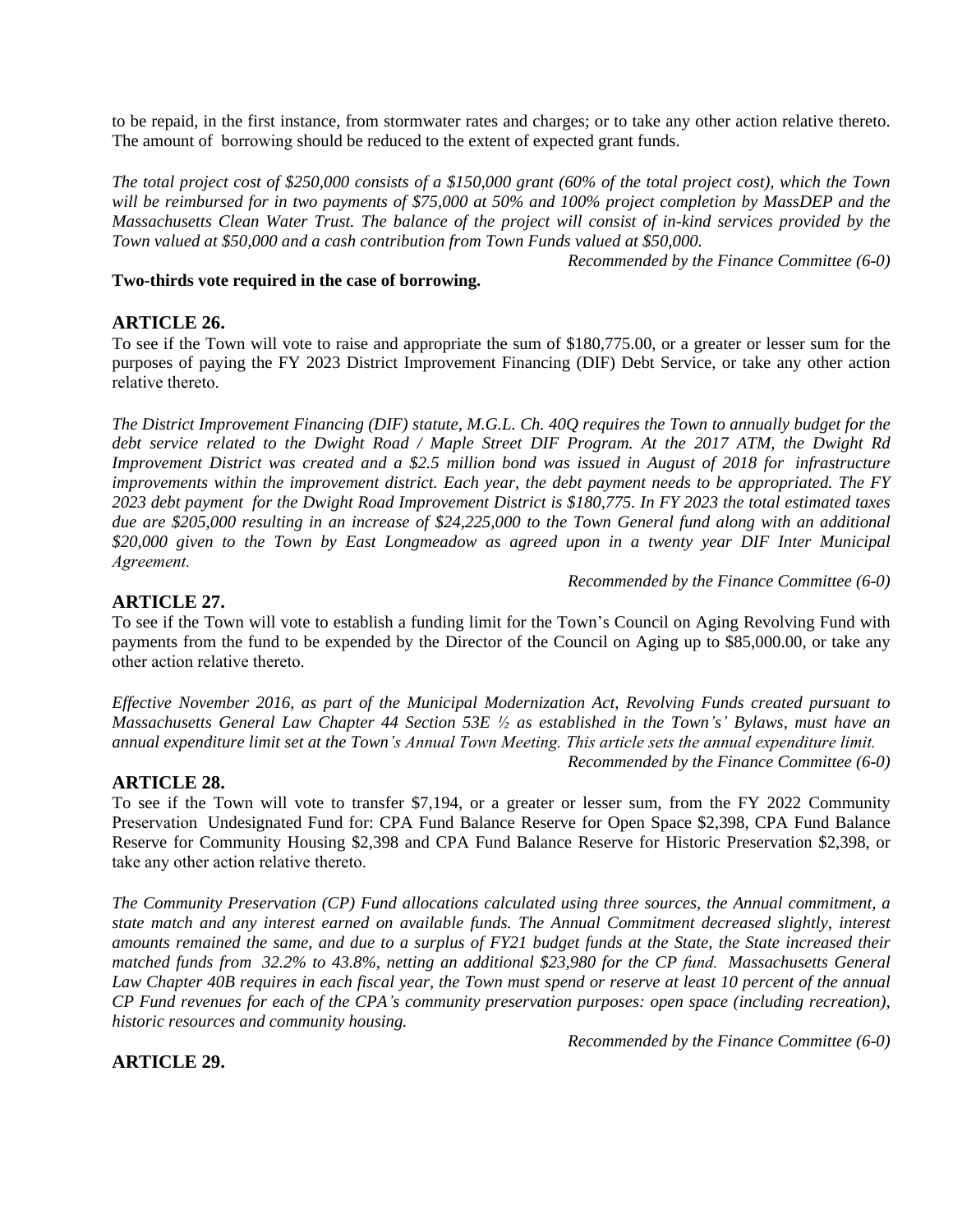To see if the Town will vote to raise and appropriate the sum of \$8,000.00, or a greater or lesser sum, from the FY 2023 Community Preservation local surcharge and trust fund for administrative costs for the Community Preservation Committee, or take any other action relative thereto.

*These funds are for any expenses incurred by the Community Preservation Committee. In FY 2021 the Committee spent approximately \$2,381.40 for annual dues for the state organization, and administrative matters. Any funds not used during the year are returned to the Community Preservation Undesignated Fund Balance account.*

#### *Recommended by the Finance Committee (6-0)*

# **ARTICLE 30.**

To see if the Town will vote to fund the Community Preservation Project for a survey of structures constructed before 1911 in the amount of \$10,500.00, or a greater or lesser sum, funded from the Community Preservation Historical Preservation Fund Balance, or take any other action relative thereto.

*The Historical Commission previously commissioned a survey of structures constructed before 1901. Expanding* the survey to pre-1911 structures (estimated to be 36 properties) will enable the Commission to provide more *accurate information on historically significant structures in the Town.*

*Recommended by the Finance Committee (6-0)*

# **ARTICLE 31.**

To see if the Town will vote to fund the Community Preservation project for a hydrologic and hydraulic study of Bliss and Laurel Parks in the amount of \$75,000, or a greater or lesser sum, funded from the Recreation/Open Space Fund Balance, or take any other action relative thereto.

This engineering study will focus on the Bliss and Laurel Parks portion of the Cooley Brook drainage area and will identify causes of erosion, sedimentation, and flooding in and around Cooley Brook and Laurel Pond. The study will provide information necessary to guide any future work related to the development of high quality, *high value CPA eligible projects, such as the removal of the derelict, nonfunctional reservoir infrastructure; improvements or other dam-related work on Laurel Pond dam; and rehabilitation of Laurel Pond and/or Cooley* Brook's streambanks. The hydrologic and hydraulic study will have the added benefit of supplying the town with *information regarding stormwater management in the Blueberry Hill area of town. The results of the hydrologic* and hydraulic study are also necessary to access additional grant funding for projects such as these, including monetary grants from the MA Department of Fish and Game and in-kind labor grants from the US Geological *Survey.*

*Recommended by the Finance Committee (6-0)*

# **ARTICLE 32.**

To see if the Town will vote to fund the Community Preservation project to provide upgrades to the Edgerly Building at Wolf Swamp Field and to provide dugouts and other field amenities at the field, in the amount of \$10,000, or a greater or lesser sum, to be funded from the Recreation/Open Space Fund Balance, and the amount of \$98,700, or greater or lesser sum, to be funded from the Community Preservation Undesignated Fund Balance, or to take any other action relative thereto.

This project will provide funding for upgrades at the Edgerly Building at the Wolf Swamp field, such as kitchen *upgrades and ADA compliance, and to provide dugouts, storage sheds and other amenities at the fields. Recommended by the Finance Committee (6-0)*

# **ARTICLE 33.**

To see if the Town will vote to provide funding for the repair and/or replacement of windows at Center School in the amount of \$10,000, or a greater of lesser sum, to be funded from the Historic Preservation Fund, and the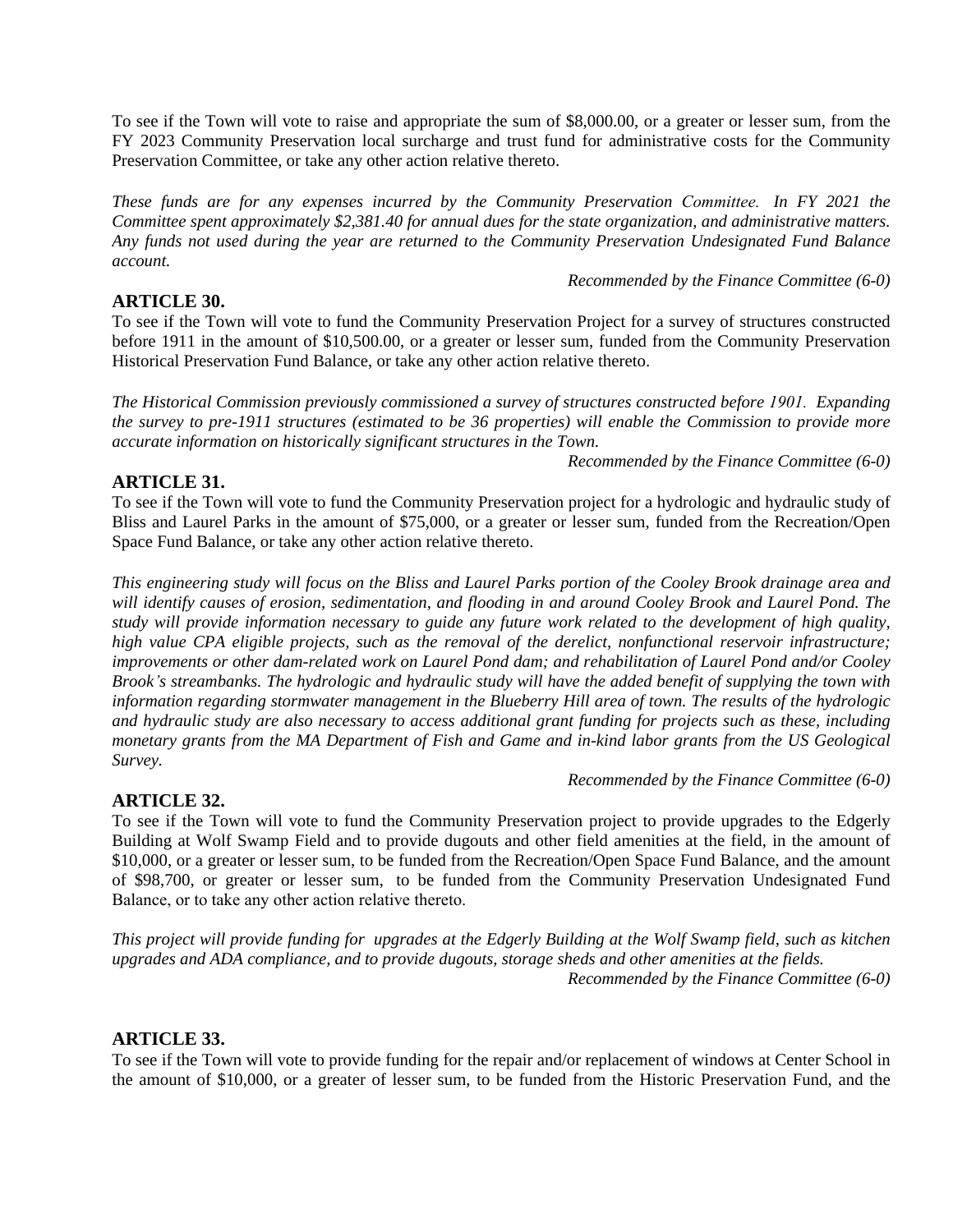amount of \$290,000, or greater or lesser sum, to be funded from the Community Preservation Undesignated Fund Balance, or to take any other action relative thereto.

The windows at Center School are approaching 30 years old. They are energy inefficient, many of them are inoperable by school staff, and need to be repaired or replaced. The determination of the scope of the work is ongoing, and this project will provide partial funding for the anticipated work, to be supplemented with ARPA *relief funds and other sources.*

*Recommended by the Finance Committee (6-0)*

## **ARTICLE 34.**

To see if the Town will vote to fund the Community Preservation Project to provide funding for the replacement of a fence at the Richard Salter Storrs House in the amount of \$19,619, or a greater or lesser sum, to be funded from the Historic Preservation Fund Balance, or to take any other action relative thereto.

The fence is located behind the Storrs House on land owned by the Trustees of the Storrs Library. The current *fence has rotted and needs to be replaced.*

*Recommended by the Finance Committee (6-0)*

## **ARTICLE 35.**

To see if the Town will vote to fund the Community Preservation Project for surveying, mapping and possible permitting for riverfront conservation land in the amount of \$8,500, or a greater or lesser sum, funded from the Recreation/Open Space Fund Balance, or take any other action relative thereto.

The property consists of 2.16 acres of riverfront land owned by the Town. This project will enable the *Conservation Commission to obtain surveys and maps of the parcel, which will facilitate the Commission's ability to create better access (including handicap access) and amenities at the Property.*

*Recommended by the Finance Committee (6-0)*

### **ARTICLE 36.**

To see if the Town will vote to fund the Community Preservation Project to provide funding for the construction of a skateboard park at Bliss Park in the amount of \$350,000, or a greater or lesser sum, to be funded from the Community Preservation Undesignated Fund Balance, or take any other action relative thereto.

In 2020 the Town approved a study for the design, feasibility, and potential locations of a skatepark in town. Based on that study, the proponents now propose to have a skatepark constructed; the location would be the *current location of the two of the currently existing four clay tennis courts.*

*Not recommended by the Finance Committee (6-0) The Community Preservation Committee approved the application on January 27, 2022, by a 5-4 vote.* Thereafter, on March 21, 2022, the Select Board, by a vote of 3-1, voted to recommend to the Finance Committee that the Finance Committee not recommend Article 36 because of concerns relating to whether the proposal's environmental impact on Bliss Park, as well as water run-off, parking and traffic issues, had been adequately vetted. On March 30, 2022, the Finance Committee reviewed the town warrant, including Article 36. During the *review, the Finance Committee heard from several community members, the Longmeadow Town Manager, and members of various town boards and committees, including the Select Board, Community Preservation Committee and the Longmeadow Building Committee, regarding the skateboard park proposal. In addition to the* concerns raised by the members of the public and town officials, several members of the Finance Committee also expressed concerns about the adequacy of the projected costs of the proposal, noting that the projections for *several elements of the plan appeared to significantly underestimate the cost. Accordingly, the Finance Committee voted unanimously to not recommend Article 36 at this time (6-0).*